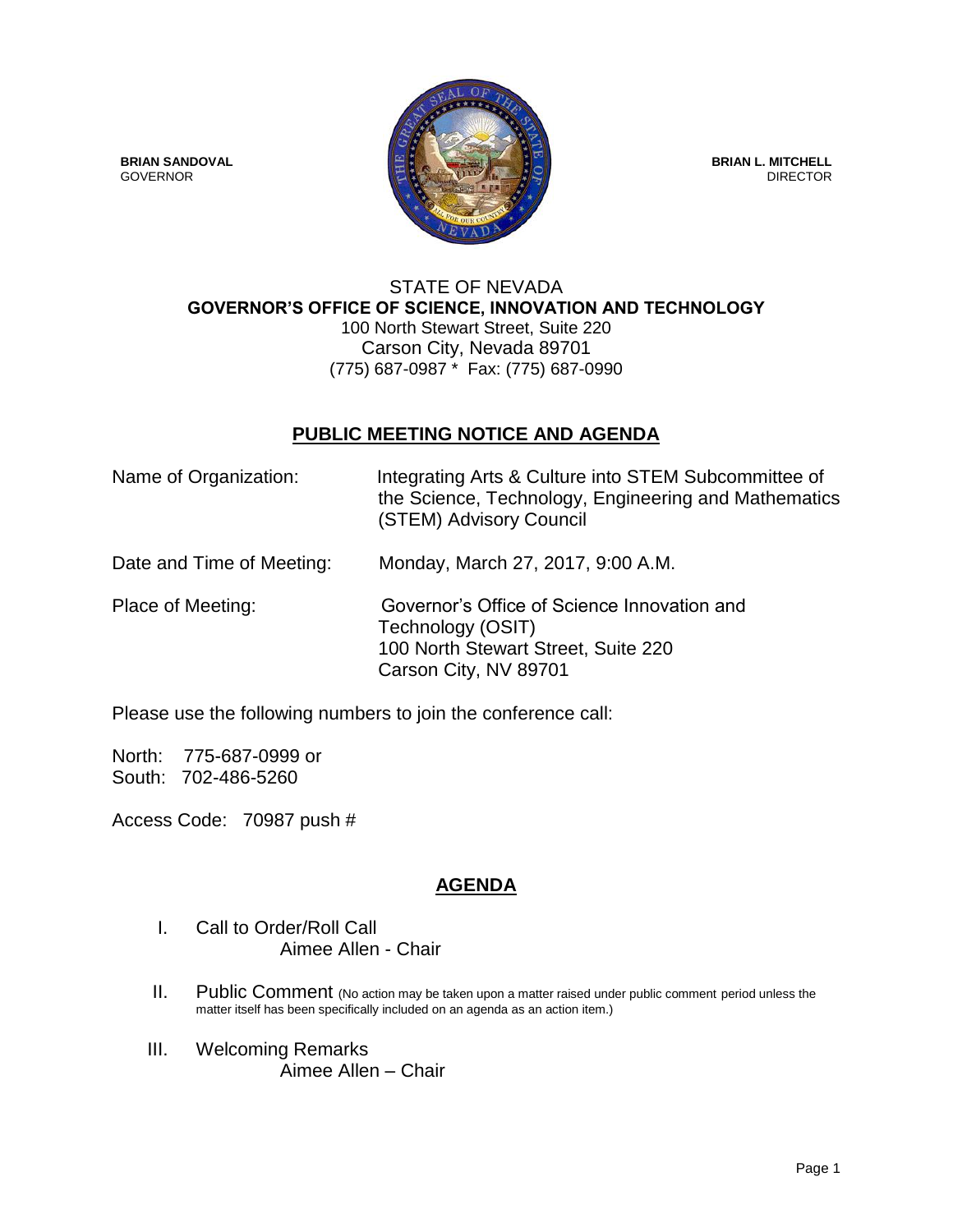- IV. Proposed State and Federal Policies / Budget: (For information only)
	- 1. Nevada: SB 241
	- 2. Federal Legislation and Budget for STEM / Arts Education Candy Schneider, Vice President of Education and Outreach at the Smith Center, Las Vegas, Nevada Aimee Allen - Chair
- V. Strategic Priorities: (For information only)
	- 1. Defining our Goals and Objectives: Mission, Audience, Impact Aimee Allen – Chair Craig Rosen, GreenPower Education Administrator, Desert Research Institute (DRI)
- VI. Additional Partnerships and Participants (For information only) Aimee Allen - Chair
- VII. Consider Agenda Items for the Next Meeting (For information only) Aimee Allen - Chair
- VIII. Next Meeting Date will be determined at this meeting (For information only) Aimee Allen - Chair
- IX. Public Comment (No action may be taken upon a matter raised under public comment period unless the matter itself has been specifically included on an agenda as an action item.)

#### X. Adjournment

NOTE: Items may be considered out of order. The public body may combine two or more agenda items for consideration. The public body may remove an item from the agenda or delay discussion relating to an item on the agenda at any time. The public body may place reasonable restrictions on the time, place, and manner of public comments but may not restrict comments based upon viewpoint.

We are pleased to make reasonable accommodations for members of the public who have disabilities and wish to attend the meeting. If special arrangements for the meeting are necessary, please notify Debra Petrelli at (775) 687-0987 as soon as possible and at least two days in advance of the meeting. If you wish, you may e-mail her at dpetrelli@gov.nv.gov. Supporting materials for this meeting are available at: 100 North Stewart Street, Suite 220, Carson City, NV 89701 or by contacting Debra Petrelli at (775) 687-0987 or by email at dpetrelli@gov.nv.gov.

# *Agenda Posted at the Following Locations:*

- 1. Governor's Office of Science, Innovation and Technology, 100 North Stewart Street, Suite 220, Carson City, NV 89701
- 2. Capital Building, Main Floor, 101 North Carson Street, Carson City, NV 89701
- 3. Grant Sawyer State Office Building, 555 E. Washington Ave., Suite 4401, Las Vegas, NV 89119
- 4. Nevada State Library & Archives, 100 North Stewart Street, Carson City, NV 89701
- 5. Department of Education, 700 East Fifth Street, Carson City, NV 89701